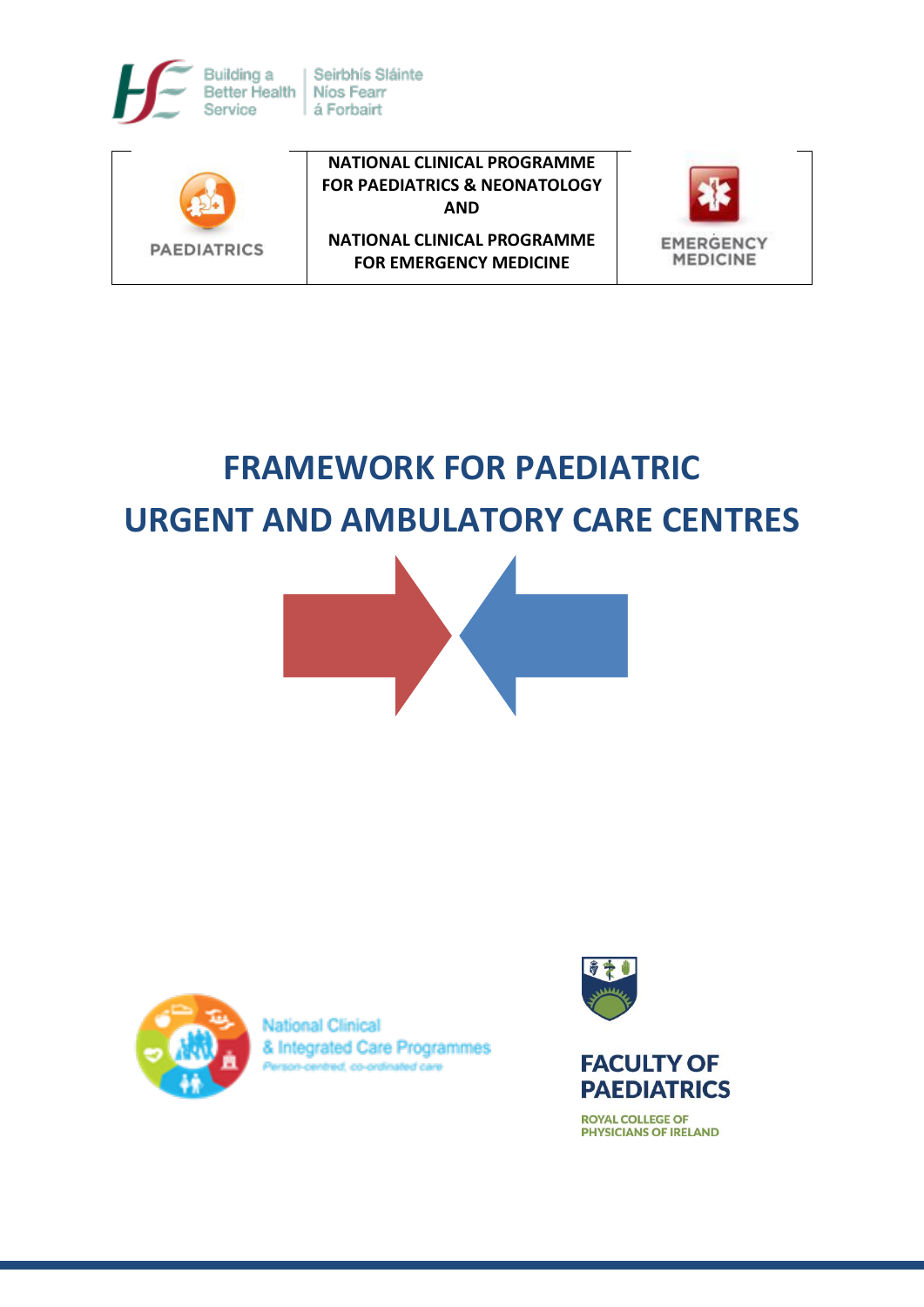# **Contents Page**

| Acknowledgements                                                    | 2  |
|---------------------------------------------------------------------|----|
| Definitions and Acronyms                                            |    |
| Introduction                                                        | 4  |
| Key Considerations in the Delivery of Urgent and Ambulatory Care to |    |
| Children and Young People                                           | 5  |
| Governance                                                          | 5  |
| Proposed Framework of Care                                          |    |
| <b>Framework of Care Principles</b>                                 |    |
| <b>Evaluation Metrics and Performance Indicators</b>                |    |
| References                                                          | 12 |
| Appendices                                                          |    |

# **Acknowledgements**

This framework of care was developed by:

Prof. Alf Nicholson, Consultant Paediatrician and Joint Clinical Lead, National Clinical Programme for Paediatrics and Neonatology

Dr. John Murphy, Consultant Neonatologist and Joint Clinical Lead, National Clinical Programme for Paediatrics and Neonatology

Dr. Gerry McCarthy, Consultant in Emergency Medicine and Clinical lead, National Clinical Programme for Emergency Medicine

Ms. Claire Browne, Programme Manager, National Clinical Programme for Paediatrics and Neonatology

Ms. Grace Turner, Programme Manager, National Clinical Programme for Paediatrics and Neonatology

MS. Siobhán Horkan, Programme Manager, National Clinical Programme for Paediatrics and Neonatology (June 2016)

Ms. Breda Naddy, Programme Manager, National Clinical Programme for Emergency Medicine

Dr. Ciara Martin, Consultant in Paediatric Emergency Medicine and Paediatric Emergency Medicine Lead, National Clinical Programme for Emergency medicine

Ms. Eilish Hardiman, Chief Executive Officer, Children's Hospital Group

Dr. Emma Curtis, Medical Director, National Paediatric Hospital Development Board

Ms. Orla O'Brien, Chief Operations Officer, Children's Hospital Group

Dr. David Coghlan, Consultant Paediatrician, Tallaght Hospital

Dr. Sinead Harty, Consultant Paediatrician, Our Lady's Children's Hospital, Crumlin

Ms. Suzanne Dempsey, Group Director of Nursing, Children's Hospital Group

Mr. Brian Kirwan, Director of Change, Organisational Design and Strategic Human Resources, Children's Hospital Group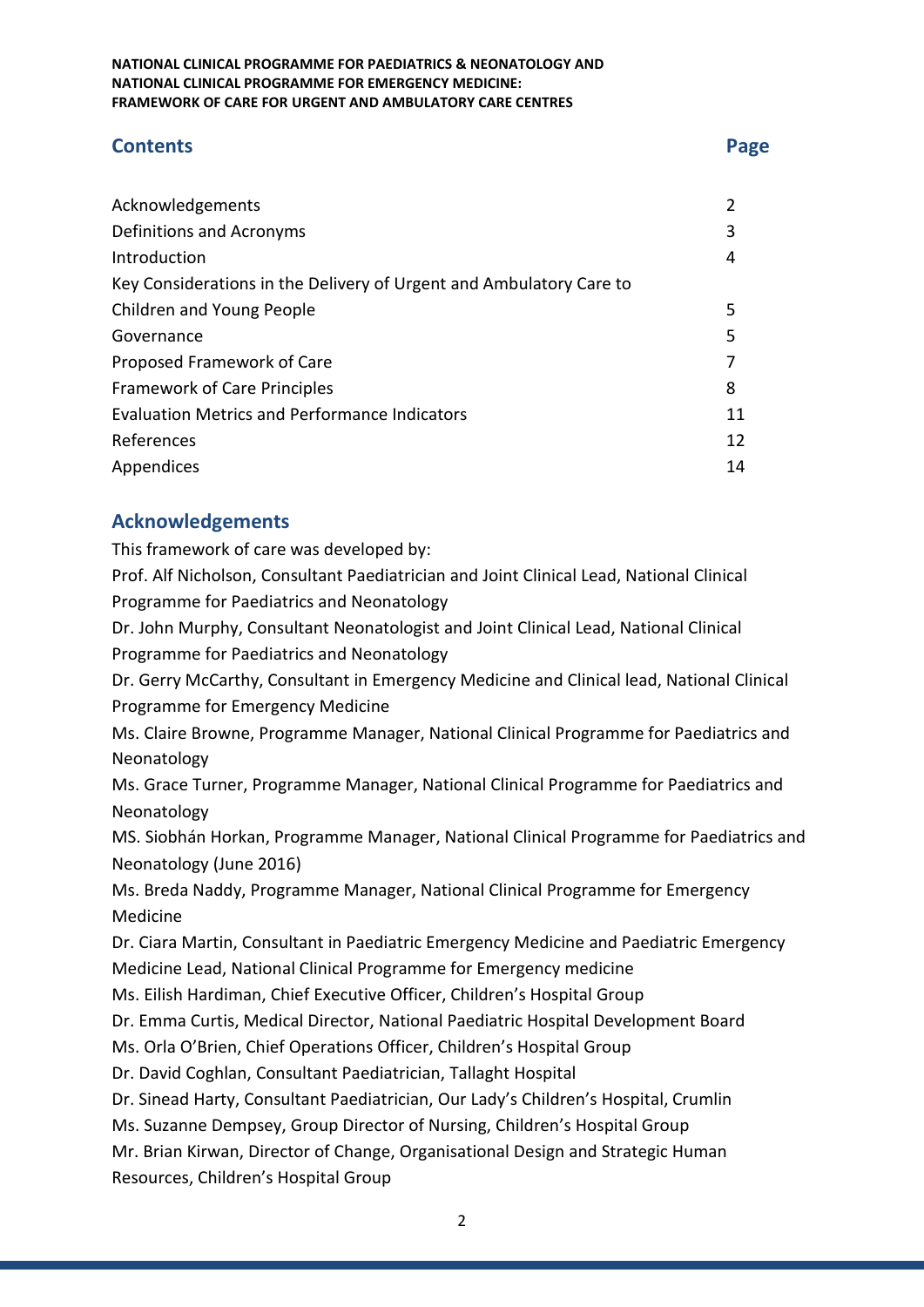# **Definitions and Acronyms**

In the context of this document, the following definitions apply:

**'Emergency'** care involves life-saving and limb-saving treatment, the provision of timely pain relief and the psychological care of patients and their families. It is available all of the time and is delivered by an emergency medicine team of clinical and support staff.

**'Urgent'** care is for the diagnosis and treatment of injuries or illnesses requiring medical review in a dedicated facility but not serious enough to require emergency department attendance or inpatient admission.

**'Ambulatory'** care refers to paediatric healthcare services provided on a scheduled outpatient, day care or rapid access basis, including diagnosis, observation, treatment and rehabilitation services.

'**Short Stay Observation Unit'** refers to units which contribute to a reduction in inpatient admissions by allowing intensive short-term assessment, observation and/or therapy.

- CDGP Constitutional Delay in Growth and Puberty
- ED Emergency Department
- GP General Practitioner
- NAS National Ambulance Service
- NHS National Health Service
- RCN Registered Children's Nurse
- SSOU Short Stay Observation Unit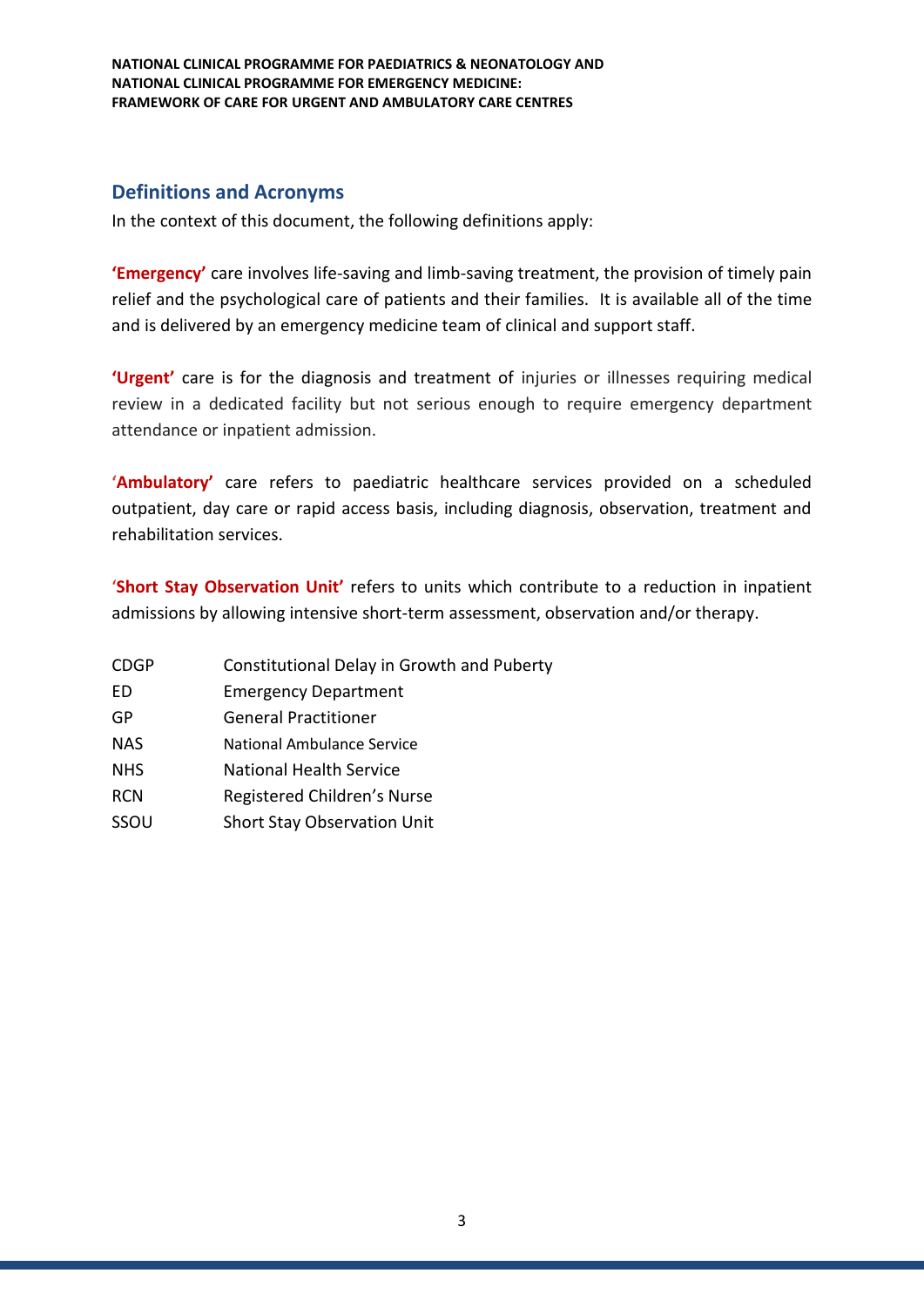# **Introduction**

The National Clinical Programmes for Paediatrics & Neonatology and Emergency Medicine both advocate the development of appropriately located, configured and rationalised services for acutely unwell or injured children. This vision emphasises the delivery of safe and appropriate care as close to home as possible. Urgent and ambulatory care centres are a key component of the wider model of care for paediatrics, complementing the services available in primary care and preventing admissions to an acute hospital setting. The development plan for the new children's hospital, to be built on a campus shared with St. James's Hospital, envisages two urgent and ambulatory care centres (located in Tallaght and Blanchardstown) that will implement this framework of care and serve as a framework for future planning of paediatric services nationally. Development of any urgent or ambulatory centre needs to be directly linked to and governed by a fully functioning and resourced parent hospital with a lead consultant paediatrician with a special interest in Paediatric Urgent or Ambulatory Care or a Consultant in Emergency medicine with a special interest in paediatric emergency medicine, a lead nurse manager, and a business or operations manager assigned to the centre. This documented is intended to complement the model of care for Paediatric Emergency Medicine.

In 2013, Professor Keith Willett and Sir Bruce Keogh produced a report for the National Health Service (NHS) titled *Transforming Urgent and Emergency Care Services in England*. This report espoused a relatively simple vision of providing responsive, effective and personalised services outside of hospital for those with urgent but non-life threatening needs. These services were intended to minimise disruption and inconvenience to children and their families as well as relieving pressure on hospital-based emergency services. Five key features were described as needed to support this change:

- **1.** Provision of better support with self-care;
- **2.** Helping people with urgent care needs to get the right advice in the right place, first time;
- **3.** Provision of highly responsive urgent care services so that people do not have to wait in emergency departments;
- **4.** Ensuring that those with more serious or life-threatening emergency needs receive treatment in centres with the right facilities and expertise in order to maximise chances of survival and optimal recovery;
- **5.** Configure urgent and emergency care services so that the overall system becomes more than just a sum of its parts.

Most urgent care problems are not life threatening and these children and their families need help, advice and treatment as close to home as possible. Parents, families and the wider public want to know that if a problem arises with their child they can access a service that will ensure the right care is given at the time that they need it. Currently, more than 85% of children attending paediatric emergency departments in Dublin are discharged home. Once these children have been assessed, the child may require investigations or observation, receive advice or interventions or the parents may require reassurance alone. Many of these children can be seen close to home provided that the services available are convenient,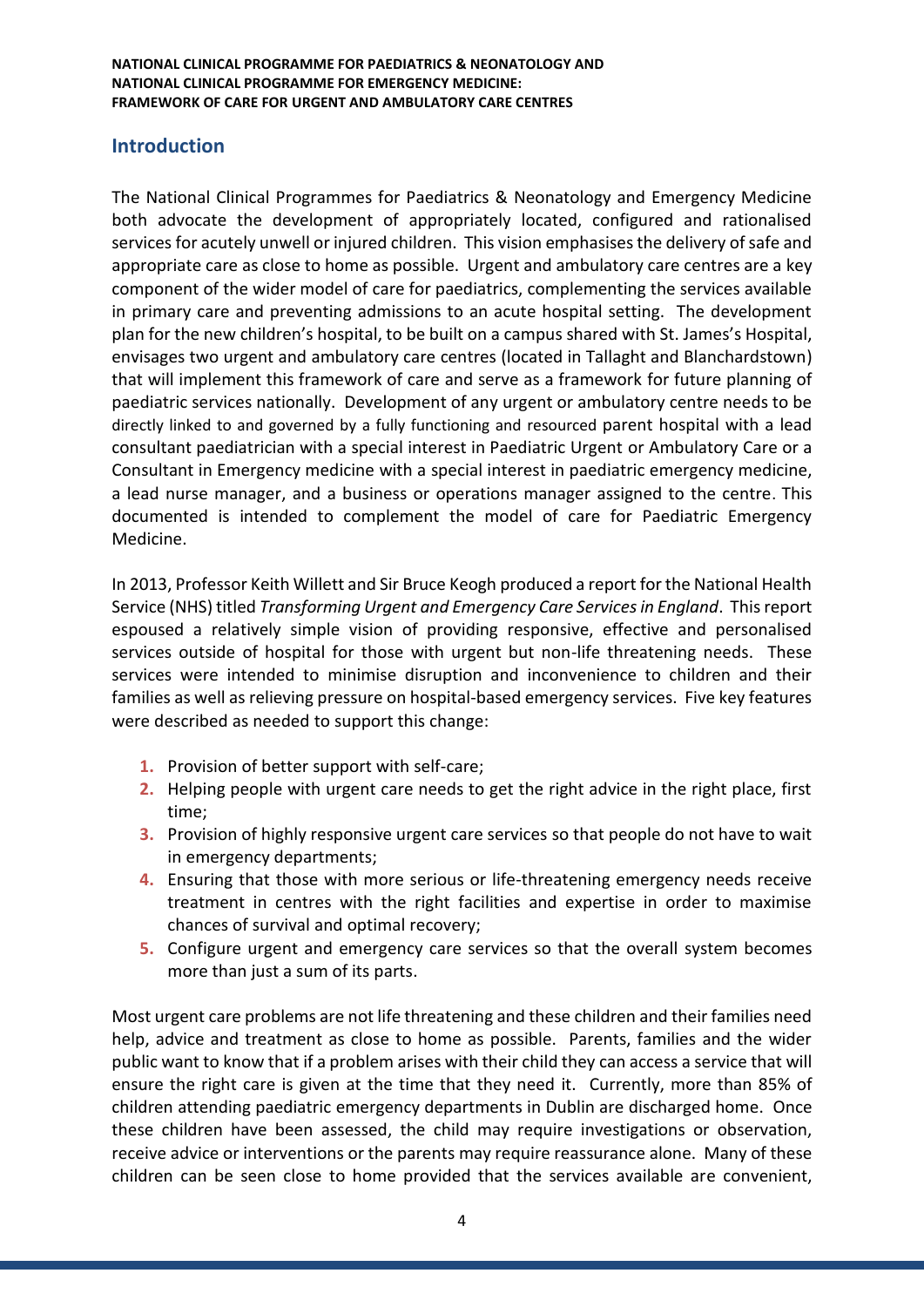accessible and safe and provide access to the appropriate healthcare professionals. There must be absolute clarity about the services provided at urgent and ambulatory care centres, supported by effective communication strategies so that children and families can be directed to the appropriate setting to treat their problem.

# **Key Considerations in the Delivery of Urgent and Ambulatory Care to Children and Young People**

Paediatric urgent and emergency care is different to adult urgent and emergency care. The key differences are well described in the joint statement by the Royal College of General Practitioners; the Royal College of Nursing; the Royal College of Paediatrics and Child Health and the Royal College of Emergency Medicine entitled *Right Care, Right Place, First Time* (2011):

- The frequency of emergency consultations is relatively high in the 0-4 age group;
- Parents perceive a far greater urgency when their child is sick;
- Ambulance calls are unusual and very sick children are likely to be brought to the emergency department by their parents;
- 0-2 year olds represent a vulnerable group in terms of difficulty of diagnosis and propensity to decompensate rapidly;
- **•** Telephone triage in children is difficult as symptoms are often vague and face-to-face consultation may therefore be required;
- The clinical expertise resides within the two specialties of General Paediatrics and Paediatric Emergency Medicine;
- Short stay paediatric assessment / observation units have a key role in the provision of high quality care for children;
- Children are strongly affected by the context in which they live and usually the most important element of this context is the family.

# **Governance**

This framework of care for paediatric urgent and ambulatory care centres serves to complement the national models of care for Paediatrics and Neonatology and for Emergency Medicine. Good governance of urgent and ambulatory care centres will ensure that all children who attend receive a consistently high quality service. Each urgent and ambulatory care centre should be linked to, and governed by, a parent hospital with a lead consultant paediatrician with a special interest in Paediatric Urgent Care/ Emergency Medicine or a consultant in emergency medicine with a special interest in paediatric emergency medicine, a lead nurse manager, and a business or operations manager assigned to the centre. Paediatric consultant led care is recommended. National clinical standards and integrated care pathways should be developed and implemented. Each centre must monitor performance against the standards set and key performance metrics detailed above, review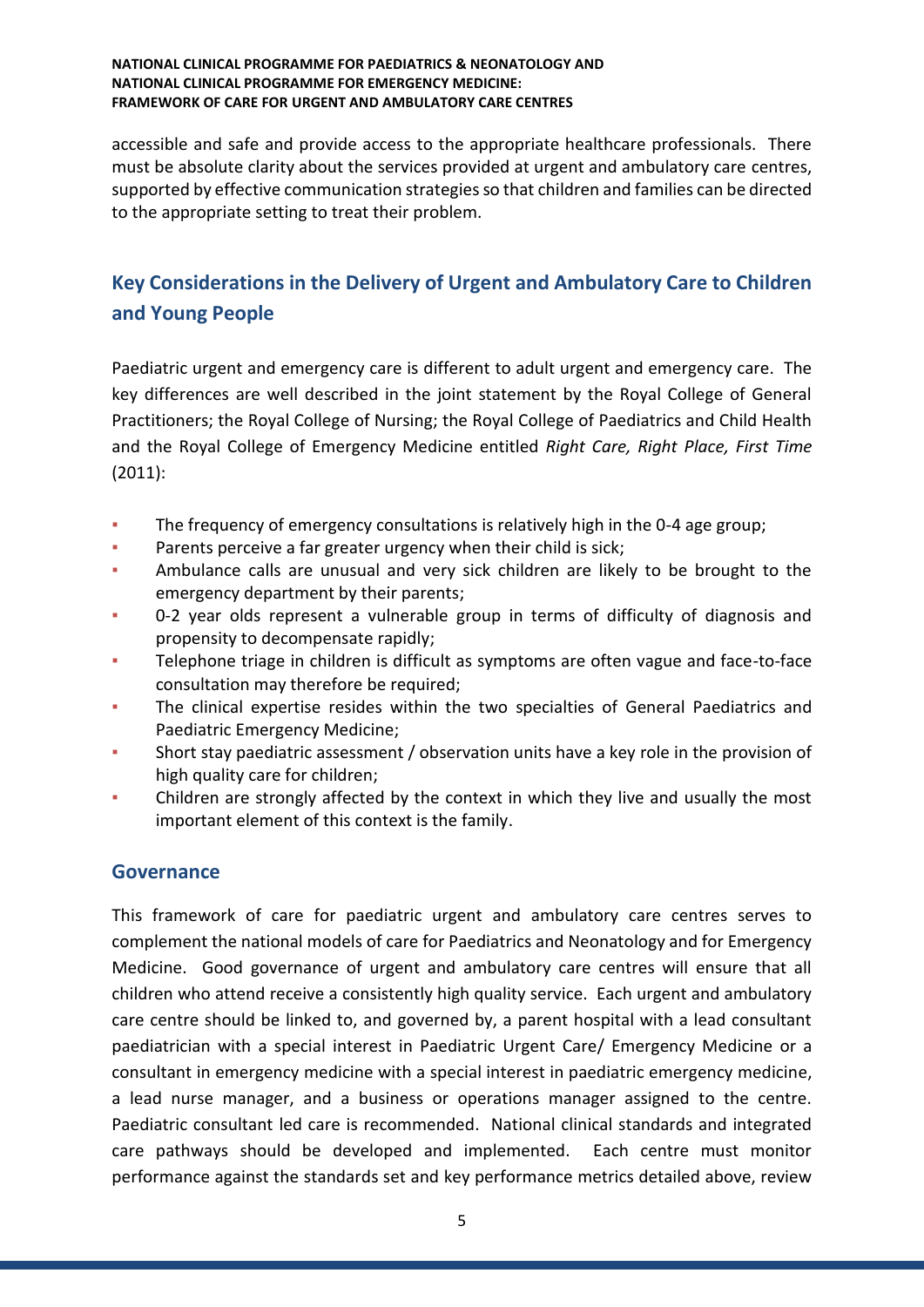regularly and focus on continuous quality improvement. Staff working in urgent and ambulatory care centres should be clear on their roles, responsibilities and reporting relationships. It is recommended that clinical staff rotate between the urgent and ambulatory care centre and the parent hospital in order to maintain clinical skills.

The ultimate accountability for urgent and ambulatory centres will rest with the chief executive officer within their respective hospital group.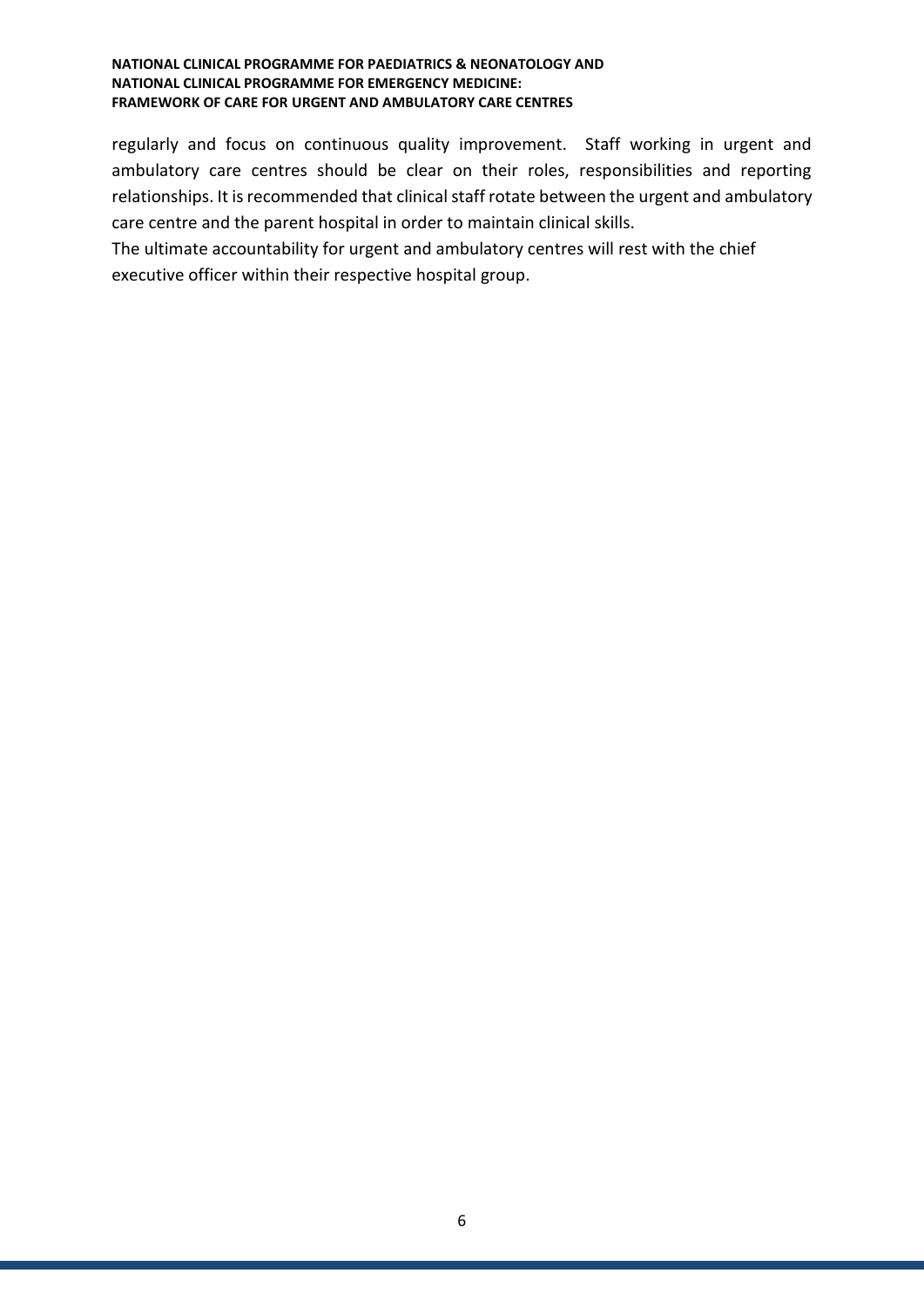# **Proposed Model of Care**

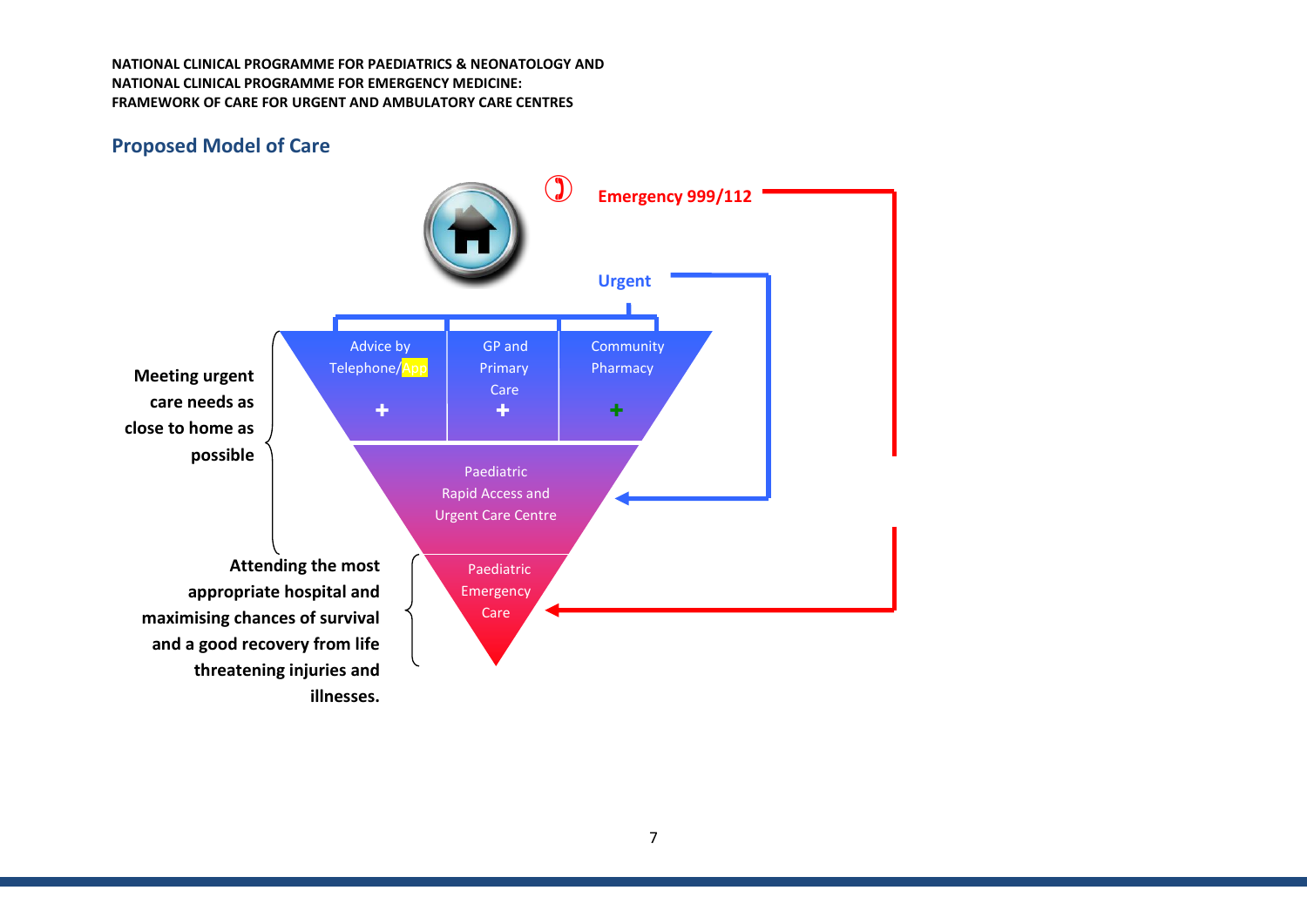# **Framework of Care Principles**

This framework of care is based on the principles set out in the report by Willett and Keogh (2013) for the NHS *Transforming Urgent and Emergency Care Services in England:*

# **1: PROVIDE BETTER SUPPORT FOR CHILDREN AND FAMILIES TO SELF-CARE WITH ACCESSIBLE INFORMATION ABOUT TREATMENT OPTIONS**

Service user engagement at the planning stage is paramount. Families, general practitioners (GPs) and local primary care services should be fully aware of what services are available at urgent and ambulatory care centres. There should be an intense engagement process with both the public and healthcare professionals in primary care to clearly explain the role of urgent and ambulatory care centres and how they can support self-care and make information available on treatment options. In addition, information about service choices should be provided on hospital websites and via smart phone / tablet applications and social media, as well as through GP surgeries, primary care centres, maternity units, community services and pharmacies.

# **2: ENSURE THAT CHILDREN WITH MORE SERIOUS OR LIFE THREATENING ILLNESS IN NEED OF PAEDIATRIC EMERGENCY CARE RECEIVE TREATMENT IN AN EMERGENCY DEPARTMENT WITH THE APPROPRIATE FACILITIES AND EXPERTISE TO MAXIMISE CHANCES OF SURVIVAL AND A GOOD RECOVERY.**

All paediatric emergency departments will have the ability to assess and treat all patients and provide a full range of specialist services for children that urgently need them. Implicit in this is the availability of senior decision makers seven days a week, backed up by the full range of subspecialists required to cover all clinical eventualities including major trauma care. Children transported by emergency ambulance will receive treatment in an Emergency Department.

There are currently three paediatric emergency departments in Dublin that will transition to one paediatric emergency department in the new children's hospital. Regionally there are 16 Emergency Departments with direct access to on-site Paediatric medical expertise. In regional and local paediatric hospitals outside of Dublin, there should be medical and nursing staff with experience in managing paediatric care as part of the staff complement in every acute care setting that children attend. Each hospital requires physical and visual separation in their waiting and treatment/assessment areas for adults and children presenting to their ED. Some children may require transfer to the tertiary paediatric hospitals in Dublin (and ultimately the new children's hospital) in order to access paediatric subspecialist or trauma services. Clear written procedures should be in place for the stabilisation and transfer of the critically ill child. This should be coordinated by the Paediatric Transport Service where possible.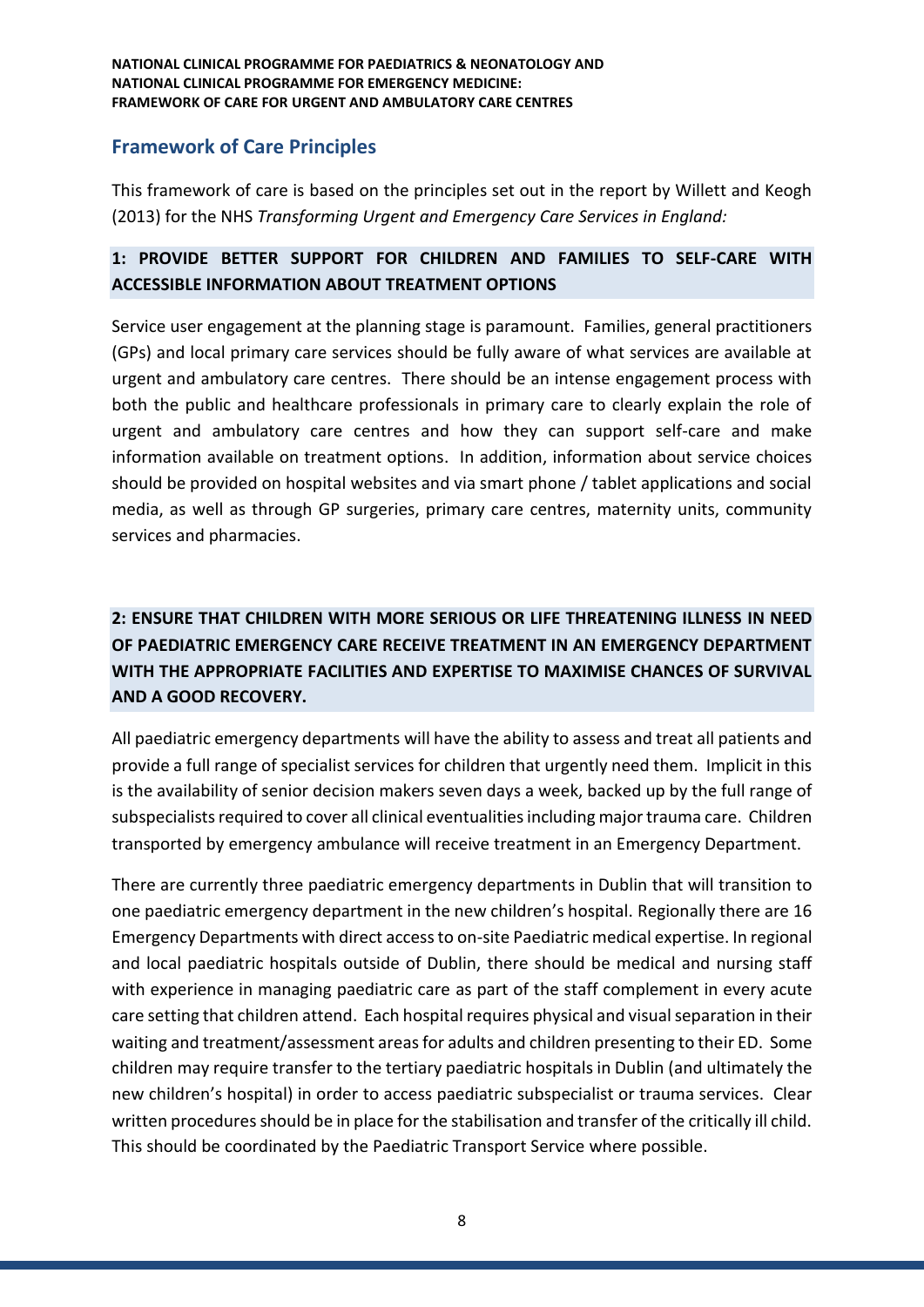# **3: PROVIDE RESPONSIVE URGENT CARE SERVICES SO THAT CHILDREN CAN ACCESS SERVICES LOCALLY**

Urgent and ambulatory care centres should provide:

- Walk-in minor injury and illness services;
- Rapid access and routine general paediatric outpatient clinics.

These services should be linked to the wider community and primary care services including GP out-of-hours services.

Urgent and ambulatory care centres are not the appropriate place to attend with a critically ill child. Notwithstanding this, any child who attends with an emergent problem should be managed by skilled staff who will stabilise the child and arrange for safe transfer to an appropriate paediatric inpatient setting in accordance with the national model of care for paediatrics.

Urgent and ambulatory care centres will have clearly defined services and be supported by radiology (plain x-rays and ultrasound) and laboratory (urine microscopy and acute bloods, point of care testing) services. Direct referral from primary care should be available and rapid access general paediatric outpatient clinics should take place at an appropriate frequency, which may be locally determined.

#### **Mental Health Provision in Urgent and Ambulatory Care Centres**

No acute mental health services will be provided to children in the Urgent and Ambulatory Care Centres. Children requiring an urgent mental health assessment or intervention should not be directed or referred to Urgent and Ambulatory Care Centre. Notwithstanding this, a child may attend for acute care in the context of a medical illness who requires a mental health assessment or intervention. A clear pathway of care for children requiring referral to the mental health services must be identified and available to staff. This pathway must address the child who needs admission, urgent or routine care in the context of local services available.

# **4: HELP CHILDREN AND FAMILIES WITH URGENT CARE NEEDS ACCESS APPROPRIATE CARE AND TREATMENT CLOSE TO HOME – THE RIGHT ADVICE IN THE RIGHT SETTING, FIRST TIME**

General practitioners (GPs), parents and families should be aware of the services available at urgent and ambulatory care centres, and when it is appropriate to attend. This framework for the provision of urgent and ambulatory care services will include targeted care for injuries and minor illness, short stay observation units, rapid access general paediatric outpatient care, scheduled general paediatric outpatient services and selected specialist paediatric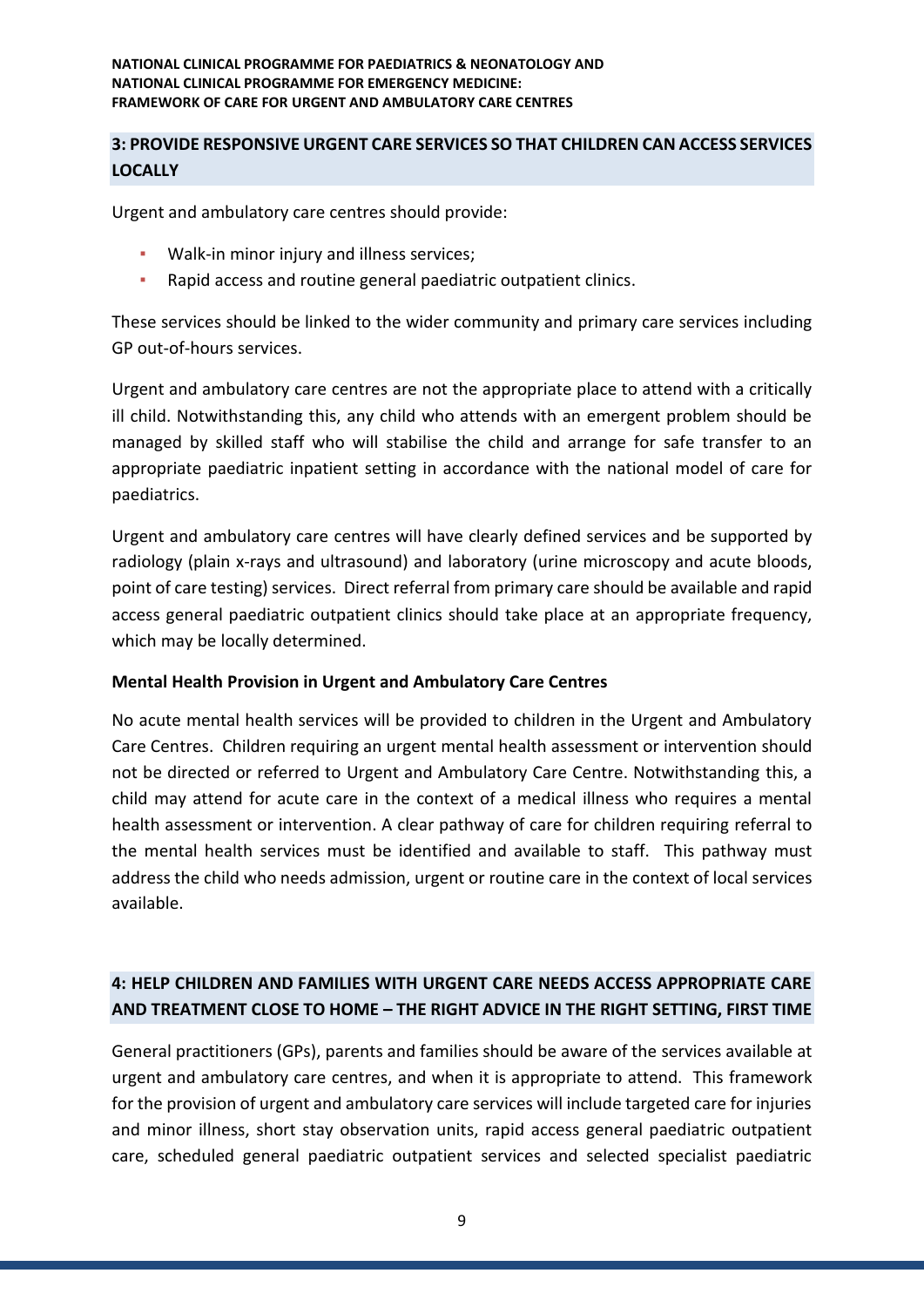outpatient clinics such as fracture clinics, developmental clinics and chronic disease management clinics.

### **Case mix for Urgent and Ambulatory Care Centres**

Each urgent and ambulatory care centre must clearly identify the case mix for their service, this will be determined by the resources available locally. See Appendix 1 for a suggested casemix.

# **Short Stay Observation Units (SSOUs)**

Short stay observation units are part of the proposed national model of general paediatric care services in Ireland, and should be considered in all urgent and ambulatory care centres. These units help to prevent inpatient admissions by allowing intensive short-term assessment, observation and/or therapy. This model of early treatment and discharge reduces the average length of stay, and subsequent cost of inpatient care. It also serves to increase parent satisfaction. Operating models for SSOU's must be described, designed around local need

http://www.hse.ie/eng/services/publications/Clinical-Strategy-and-Programmes/Paediatric-Emergency-Medicine.pdf

### **Outpatient Paediatric Services**

Scheduled outpatient services will include rapid access general paediatric clinics as well as selected specialist clinics. Children should be seen in a rapid access clinic within 14 days of referral from their GP. All other routine general paediatric outpatient referrals should be managed chronologically in line with national hospital access policies. Rapid access clinics are essential to ensure that children who need to be seen quickly by a consultant paediatrician are appropriately fast-tracked, thereby avoiding referral by their GP to the urgent care centre or emergency department. Scheduled general paediatric outpatient clinics should be the first point of access for non-urgent or non-emergency cases. Nurse-led or therapy-led clinics may also have a role with clinical nurse specialists, advanced nurse practitioners and health and social care professionals delivering appropriate follow up, treatment and education of children and families in the outpatient setting.

# **5: CONFIGURE ALL PAEDIATRIC SERVICES TOGETHER SO THAT THE OVERALL SYSTEM BECOMES MORE THAN JUST THE SUM OF ITS PARTS**

Emergency care networks must be integrated with high quality, responsive paediatric retrieval and critical care services. There must also be formal integration of the community and hospital components of paediatric general paediatrics, urgent, ambulatory and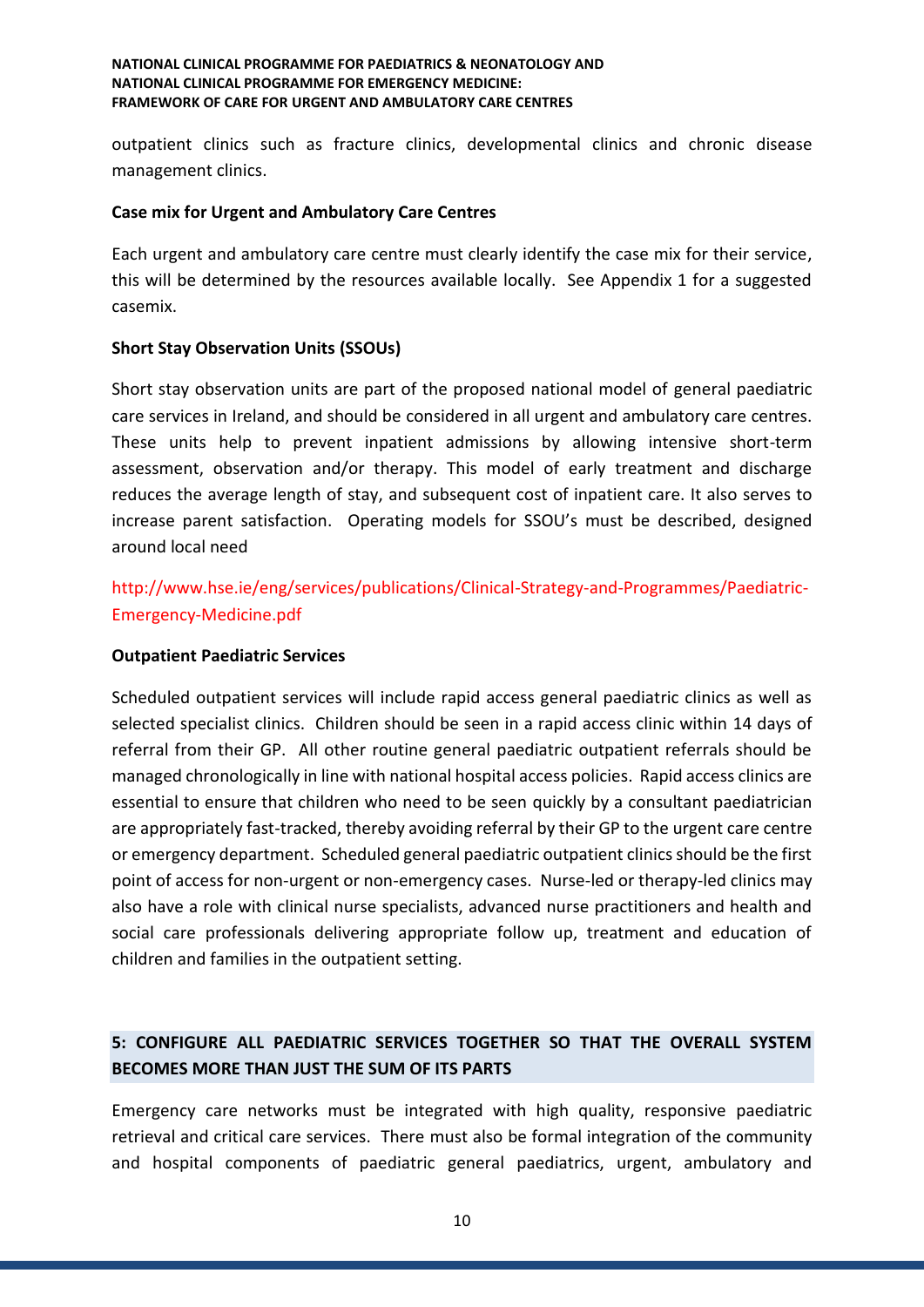emergency care with free flow of information and expertise between the various settings. Standardised national clinical guidelines and referral pathways, underpinned by the required information and communications technology, are essential. Networks of care within, and between, the hospital groups should be established.

# **Evaluation Metrics and Performance Indicators**

There must be appropriate monitoring and evaluation of the services provided by urgent and ambulatory care centres by the business and operations management team. Suggested structure and process metrics that could be introduced include:

- Attendances by age and triage category, using Irish Children's Triage System;
- **Wait times for triage and medical review;**
- Number of patients transferred to higher level of care from the urgent care centre;
- **·** Time to transfer to higher level of care;
- Number of patients who leave before completion of treatment;
- Number of SSOU attendances, types of conditions observed and duration of attendance;
- Number of hours beyond scheduled opening hours that an urgent care centre remained open;
- Number of rapid access general paediatric referrals received;
- Wait times for new rapid access appointments;
- Number, and type, of telephone consultations;
- Number of general paediatric outpatient referrals received;
- Wait time for new general paediatric outpatient appointments
- New to return ratio in general paediatric outpatient clinics;
- Number of clinics scheduled, and number of available new and return appointments, for comparison of demand and capacity;
- Rates of non-attendance.
- Patients seeking care/with care need that are outside the scope/criteria of the Urgent Care Centre

The collection of relevant clinical indicators and outcome measures in line with national and local quality and safety principles is essential.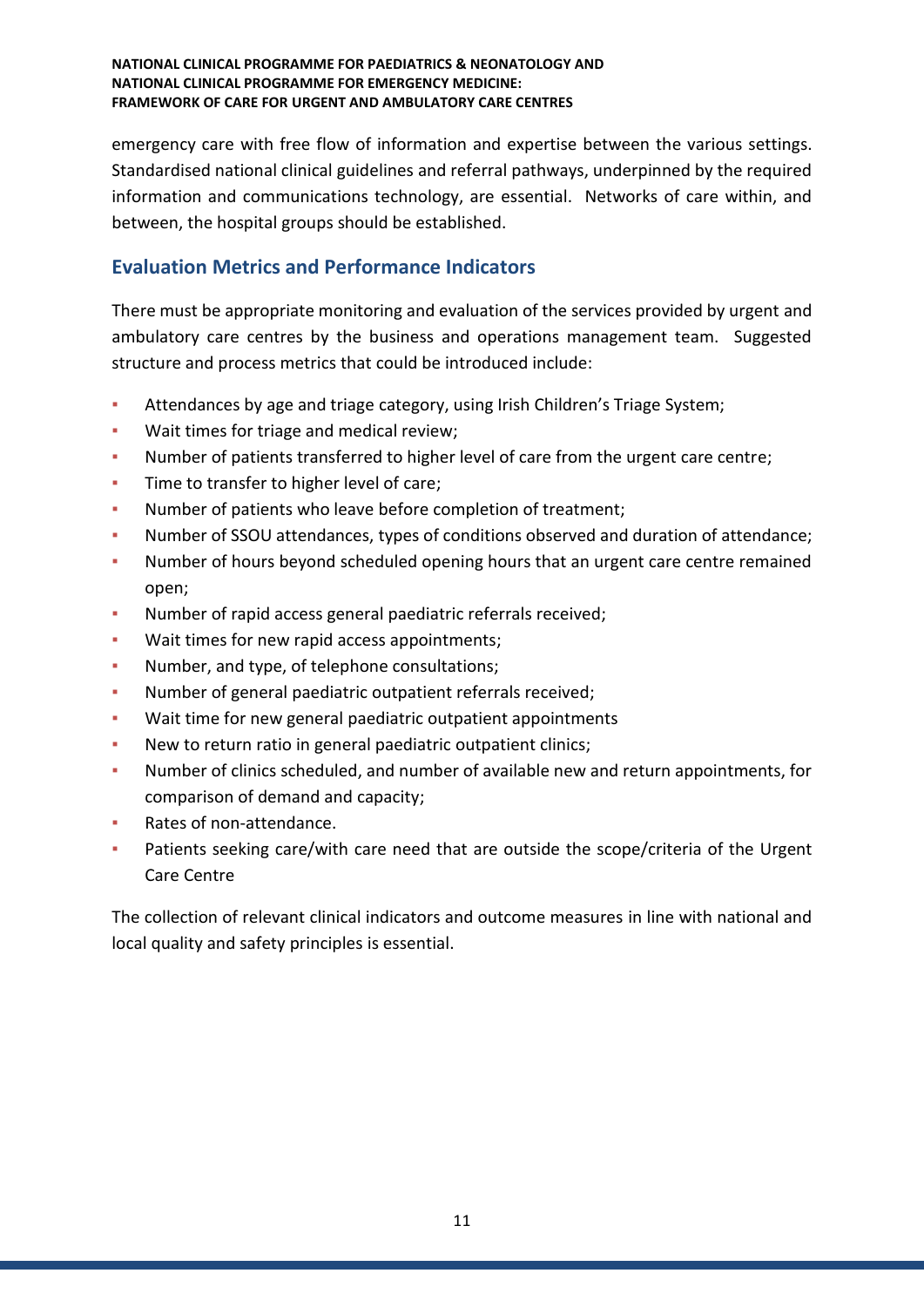# **References**

Gill P., Goldacre M.J., Mant D., Heneghan C., Thomson A., Seagroatt V., Harnden A. (2013) *Increase in emergency admissions to hospital for children aged under 15 in England 1999- 2010: national database analysis* Archiv Dis Child 98: 328-334

National Emergency Medicine Programme (2012) *A strategy to improve safety, quality, access and value in Emergency Medicine in Ireland* Available at:<http://www.hse.ie/eng/about/clinicalprogrammes/emp/empreport2012.pdf>

National Health Service (2013) *Transforming urgent and emergency care services in England: Phase 1 Report* Available at:

<http://www.nhs.uk/NHSEngland/keogh-review/Pages/published-reports.aspx>

Powell C. (2013) *Alternative models for delivering unscheduled care* Archive Dis Child 98: 319- 320

Royal College of Emergency Medicine (2012) *Service delivery and workforce: Tools to help address service and workforce pressures* Available at: [www.secure.rcem.ac.uk/code/document.asp?ID=6760](http://www.secure.rcem.ac.uk/code/document.asp?ID=6760)

Royal College of General Practitioners, Royal College of Nursing, Royal College of Paediatrics and Child Health and the College of Emergency Medicine (2011) *Joint Statement on the urgent and emergency care of children and young people: Right care right place first time?* Available at:

<http://www.rcpch.ac.uk/system/files/protected/news/Rightcarerightplacefirsttime.pdf>

Royal College of General Practitioners, Royal College of Nursing and Royal College of Paediatrics and Child Health (2013) *Commissioning a good child health service* Available at:

[http://www.rcgp.org.uk/~/media/Files/CIRC/Child-and-Adolescent-Health/RCGP-Child-](http://www.rcgp.org.uk/~/media/Files/CIRC/Child-and-Adolescent-Health/RCGP-Child-Health-Modelling-Task-Group-April-2013.ashx)[Health-Modelling-Task-Group-April-2013.ashx](http://www.rcgp.org.uk/~/media/Files/CIRC/Child-and-Adolescent-Health/RCGP-Child-Health-Modelling-Task-Group-April-2013.ashx)

Royal College of Paediatrics and Child Health (2010) *Supporting Paediatricians to Develop Quality Indicators*

Available at:

[http://www.rcpch.ac.uk/system/files/protected/page/RCPCH\\_Quality\\_Indicators\[1\]\\_1.pdf](http://www.rcpch.ac.uk/system/files/protected/page/RCPCH_Quality_Indicators%5b1%5d_1.pdf)

Royal College of Paediatrics and Child Health (2012) *Standards for children and young people in Emergency Care Settings: Developed by the Intercollegiate Committee for Standards for Children and Young People in Emergency Care Settings* Available at:

[http://www.rcpch.ac.uk/system/files/protected/page/Intercollegiate%20Emegency%20Stan](http://www.rcpch.ac.uk/system/files/protected/page/Intercollegiate%20Emegency%20Standards%202012%20FINAL%20WEB_0.pdf) [dards%202012%20FINAL%20WEB\\_0.pdf](http://www.rcpch.ac.uk/system/files/protected/page/Intercollegiate%20Emegency%20Standards%202012%20FINAL%20WEB_0.pdf)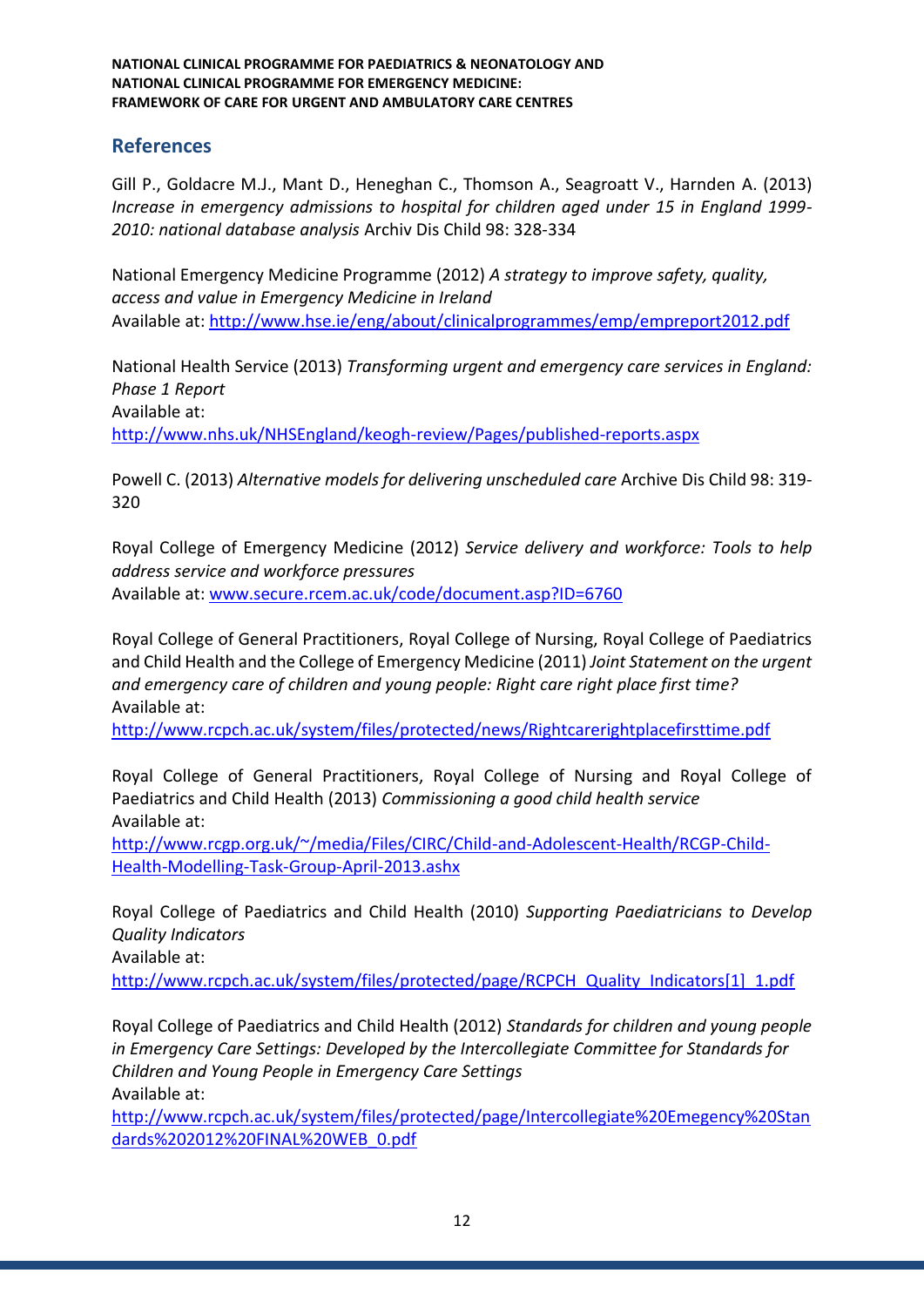Royal College of Paediatrics and Child Health (2011) *Facing the Future - A Review of Paediatric Services*

Available at:

[http://www.rcpch.ac.uk/system/files/protected/page/RCPCH\\_Facing%20the%20Future%20-](http://www.rcpch.ac.uk/system/files/protected/page/RCPCH_Facing%20the%20Future%20-%20A%20review%20of%20paediatric%20Services%20April%202011%20V2_1.pdf) [%20A%20review%20of%20paediatric%20Services%20April%202011%20V2\\_1.pdf](http://www.rcpch.ac.uk/system/files/protected/page/RCPCH_Facing%20the%20Future%20-%20A%20review%20of%20paediatric%20Services%20April%202011%20V2_1.pdf)

Royal College of Paediatrics and Child Health (2009) *Short Stay Paediatric Assessment Units: Advice for Commissioners and Providers* Available at: [http://www.rcpch.ac.uk/sites/default/files/asset\\_library/Publications/S/SSPAUK.pdf](http://www.rcpch.ac.uk/sites/default/files/asset_library/Publications/S/SSPAUK.pdf)

Statistics from three emergency departments in Dublin (2013) – *sourced from Anne Gahan*

Wolfe I., Thompson M., Gill P., Tamburlini G., Blair M., van den Bruel A., Ehrich J., Pettoello-Mantovani M., Janson S., Karanikolos M. and McKee M. (2013) *Health services for children in western Europe* Lancet 381; 9873: 1224-1234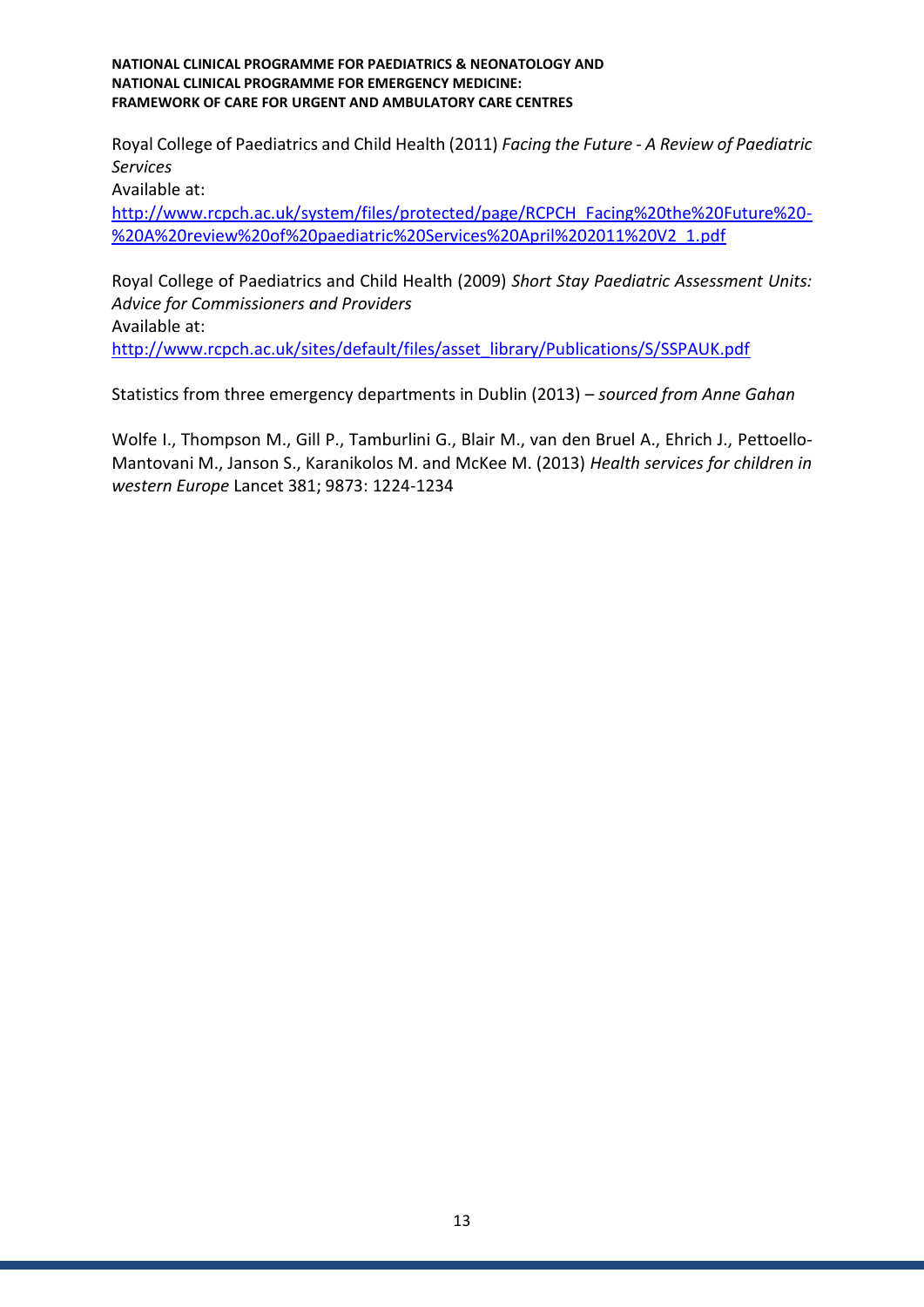# **Appendix One**

# **Suggested Case Mix for Urgent and Ambulatory Care Centre**

| <b>Urgent and</b><br><b>Unscheduled Care</b> | - Conditions requiring opinion from Paediatric Consultant with a special<br>interest in Emergency Medicine or Consultant Paediatrician Emergency<br>Medicine<br>- Conditions that might require short periods of observation without<br>hospital admission<br>Acute asthma (mild or moderate)<br>Abdominal pain (mild or moderate except RLQ / suspected appendicitis<br>Accidental ingestion requiring observation only<br>Allergic reaction (except anaphylaxis)<br>Bell's palsy<br><b>Bites and stings</b><br>Bronchiolitis*<br>Chest pain (mild or moderate)<br>Conjunctivitis<br>Dehydration<br>Dental pain (no trauma)<br>Dermatitis / eczema<br>Ear infections / ear pain<br>Epistaxis<br>Fever*<br>Foreign bodies in ear or skin<br>Gastroenteritis<br>Headache and migraine (GCS 15 and no neurological signs)<br>Henoch-Schonlein purpura<br>Limp and suspected irritable hip<br>Lymphadenopathy<br>Rashes and skin conditions (except non-blanching rashes<br>Respiratory tract infection / pneumonia*<br>Skin infections (except abscess)<br><b>Sprains</b><br>Subungual haematoma<br>Suspected nasal fracture<br>Swallowed foreign body<br>Syncope<br>Tonsillitis |
|----------------------------------------------|--------------------------------------------------------------------------------------------------------------------------------------------------------------------------------------------------------------------------------------------------------------------------------------------------------------------------------------------------------------------------------------------------------------------------------------------------------------------------------------------------------------------------------------------------------------------------------------------------------------------------------------------------------------------------------------------------------------------------------------------------------------------------------------------------------------------------------------------------------------------------------------------------------------------------------------------------------------------------------------------------------------------------------------------------------------------------------------------------------------------------------------------------------------------------------|
|                                              | Urinary tract infection                                                                                                                                                                                                                                                                                                                                                                                                                                                                                                                                                                                                                                                                                                                                                                                                                                                                                                                                                                                                                                                                                                                                                        |
|                                              | Viral-induced wheeze<br>Viral croup<br>$*$ age > 12 weeks                                                                                                                                                                                                                                                                                                                                                                                                                                                                                                                                                                                                                                                                                                                                                                                                                                                                                                                                                                                                                                                                                                                      |
| <b>Minor Injuries</b>                        | Minor head injuries*, minor lacerations, sprains, minor undisplaced<br>fractures, minor scalds or burns                                                                                                                                                                                                                                                                                                                                                                                                                                                                                                                                                                                                                                                                                                                                                                                                                                                                                                                                                                                                                                                                        |